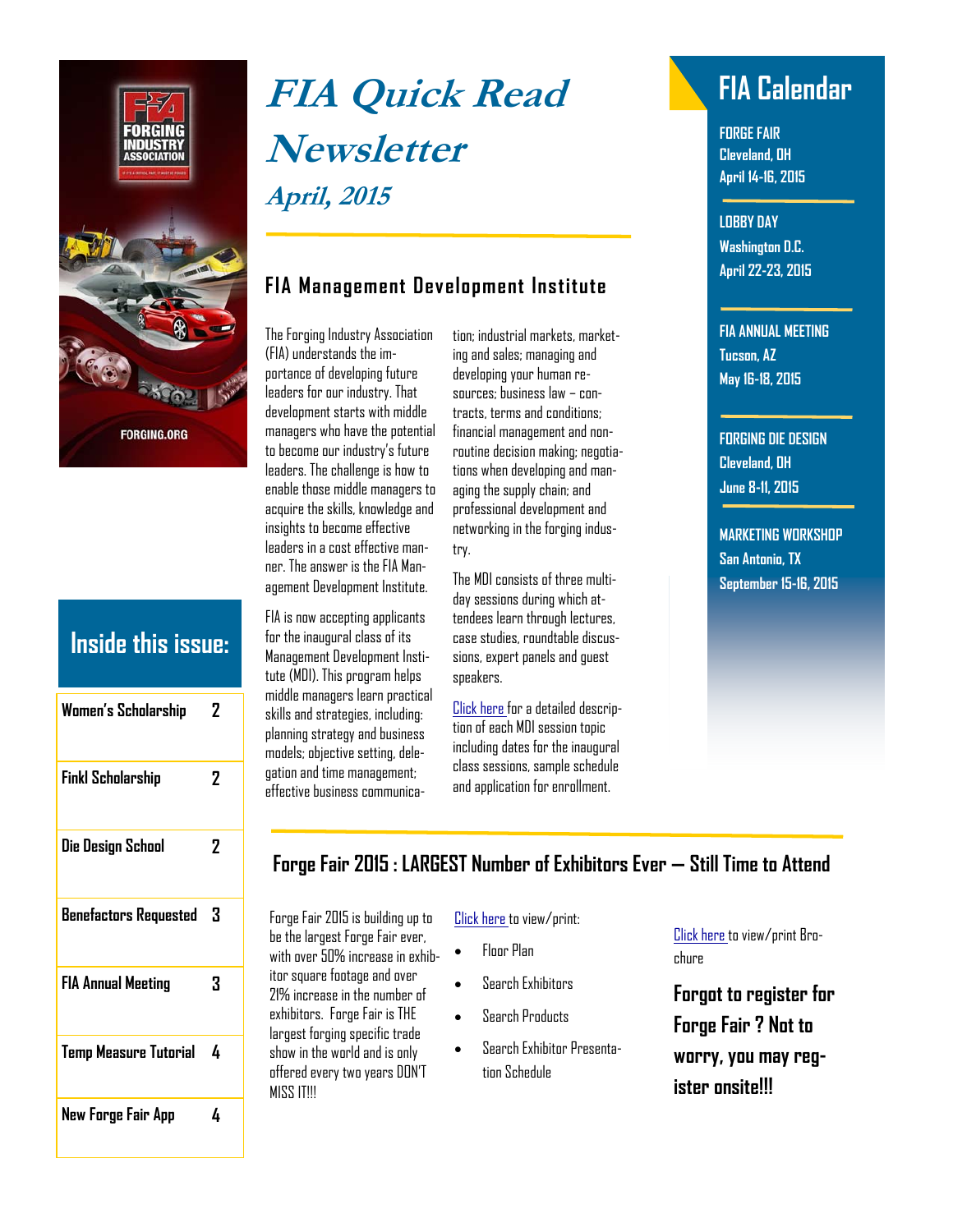#### **NEW Forging Industry Women's Scholarship Endowed Applications due May 1st**

FIERF is very pleased to have been entrusted with the administration of the new Forging Industry Women's Scholarship made possible through a very generous gift of Sharon Haverstock.

Recently retired as Executive VP of Scot Forge, Sharon has been a tireless supporter and volunteer of Forging Industry Association and the Forging Industry Educational and Research Foundation. She was a member of the Association's Marketing Committee, chaired that committee and also served as a Director on the FIA Board of Directors and sat on the Industry Nominating Committee.

"I would very much like to honor the people and the industry that

helped provide me with an incredibly exciting and fulfilling 32 year career in forging. So many professional, intelligent and caring FIA colleagues helped mentor and guide me over the years, and I'd like to help other women have those same meaningful experiences", explains Haverstock. "By establishing this scholarship, I'm hoping to bring awareness not only to the women applicants, but also to FIA member companies. Welcoming women to the industry and helping them advance and attain their full potential would bring greater diversity, talent and leadership to their individual companies and the overall industry."

Please let your employees know about the availability of this

scholarship for their daughters, nieces and granddaughters! Do not forget to pass this information along to your summer intern or co-op students as well. Applicants with a connection to the forging industry are given first consideration.

- Up to 3 awards valued up to \$5000
- Available for graduate and undergraduate study
- Two- or four-year college or university
- Engineering, manufacturing, computer, management, marketing or comparable area of study

Applications and complete eligibility information is available on the [FIA website.](http://sms.scholarshipamerica.org/forgingw/) Deadline for all materials to be received is May 1, 2015. Recipients will be announced in June.

# **Applicants with a connection to the forging industry are given first consideration.**



#### **Finkl Scholarship Applications due April 15th**

All application materials must be received by April 15th to be considered for 2015 Finkl Scholarship.

Applications and complete

eligibility information is available on the [FIA website.](http://sms.scholarshipamerica.org/forging/) 

Since the program's inception honoring the legacy of Charles W. Finkl, more than 170 students have received scholarships. Many of them are now working for end-use customers, forging or supplier companies.

#### **Theory & Applications of Forging & Die Design – June 8-11, 2015 – Cleveland**

The "Theory and Applications of Forging & Die Design" school continues to evolve, reflecting new insights into forging technology and the wide availability

of metal flow simulation software. This four-day school is taught by a team of industry experts and engineering professors who work together to carefully explain principles and practice.

We urge you to join the 2,500 + forging employees who have already attended this course. This will be the only offering of this program in 2015. Class size is limited, (Last year's class

filled up early, leaving many closed out). So please don't wait to register.

[Click here t](https://www.forging.org/system/files/public/2015 Die School Program Sml.pdf)o view/print School Brochure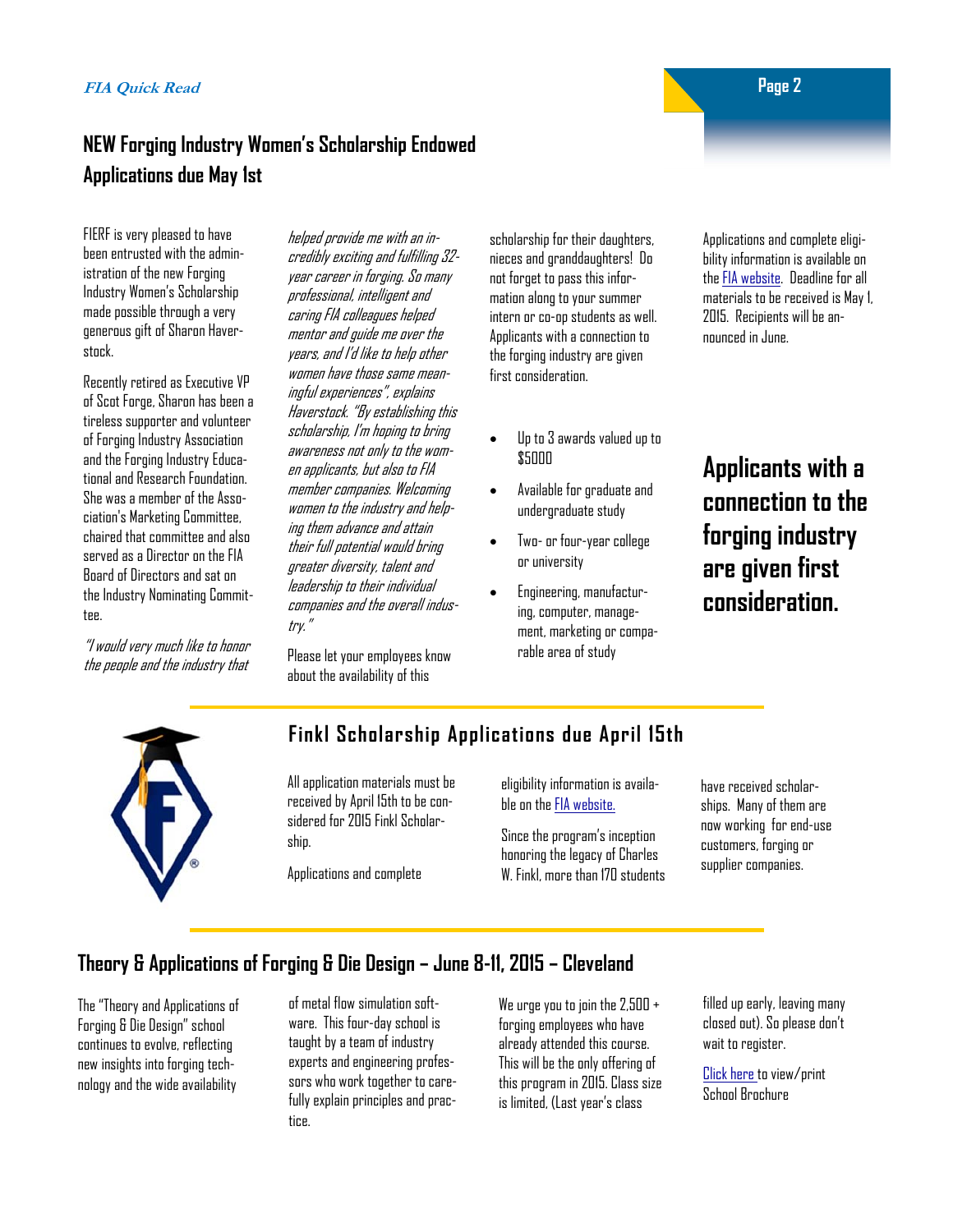#### **Please Consider Becoming a Benefactor of the FIA Annual Meeting**

FIA is looking forward to a very special 2015 Annual Meeting to be held in Tucson, AZ this May. In order to continue assembling a great line-up of speakers for this industry's highlight event, we are asking all member companies (forgers and suppliers) to consider serving as Annual Meeting benefactors. Your donations will help defray rising speaker expenses and overall meeting costs, and therefore keep meeting registration fees in check.

We are offering three levels of contribution: Supporting, Champion and Premier level.

Those contributing \$5,000 will be recognized as **Premier level**  organizations

Those contributing \$3,000 will be recognized as **Champion level** organizations

Those contributing \$1,000 will be recognized as **Supporting level**  organizations

Recognition of benefactors will include special mention from Association leadership, signage at meeting group gatherings (receptions, registration and the Annual Meeting banquet), slides

at the business sessions, unique meeting badge ribbons and mentions in the FIA newsletter.

Please consider becoming a benefactor of the 2015 FIA Annual Meeting. If you are interested, please e-mail Pat Kasik at pat@forging.org or call her at 216-781-6260 and let her know you would like to be a benefactor of the Meeting, and whether you prefer to be invoiced or pay by credit card. Your response is requested **by April 30, 2015.** 

We appreciate your consideration in keeping the Annual Meeting the keynote industry event it has been for over 100 years.

**"We appreciate your consideration in keeping the Annual Meeting the keynote industry event it has been for over 100 years."** 

#### **Plan to attend the FIA Annual Meeting May 16-18, Tucson, AZ**



**JW MarrioƩ Starr Pass Resort Tucson, AZ** 

All FIA forging and supplier senior executives are encouraged to mark their calendars for the 2015 FIA Annual Meeting that will take place at the JW Marriott Starr Pass Resort, in Tucson, AZ. The meeting will open the evening of May 16 with an informal reception and dinner overlooking the desert mountains and it will close the evening of May 18 with the Annual Meeting Reception and Banquet.

This year's agenda will target issues of interest and concern to all members, but will feature the husband and wife team of former Arizona Congresswoman Gabby Giffords and Astronaut Mark Kelly – Tucson's pride and joy – who through a remarkable series of events, taught the country the meaning of hope, courage and resilience. The Meeting will also include a presentation from David Pottruck, former CEO of

Charles Schwab, on leading breakthrough change within your organization. Other topics of interest include:

- The Global Energy Market **Outlank**
- Recent Updates & Changes in Labor Law
- Global Realities Over the Next Ten Years
- 2015 Economic Forecast
- New Forging Industry Scholarship Programs

In addition, the annual FIA Safety Awards will be presented.

We look forward to seeing you in Tucson this May 16. [Click here](https://www.forging.org/events/fia-annual-meeting-members) for more information and registration materials

**This year's agenda will target issues of interest and concern to all members, but will feature the husband and wife team of former Arizona Congresswo -man Gabby Giffords and Astronaut Mark Kelly.** 

 **Page 3**